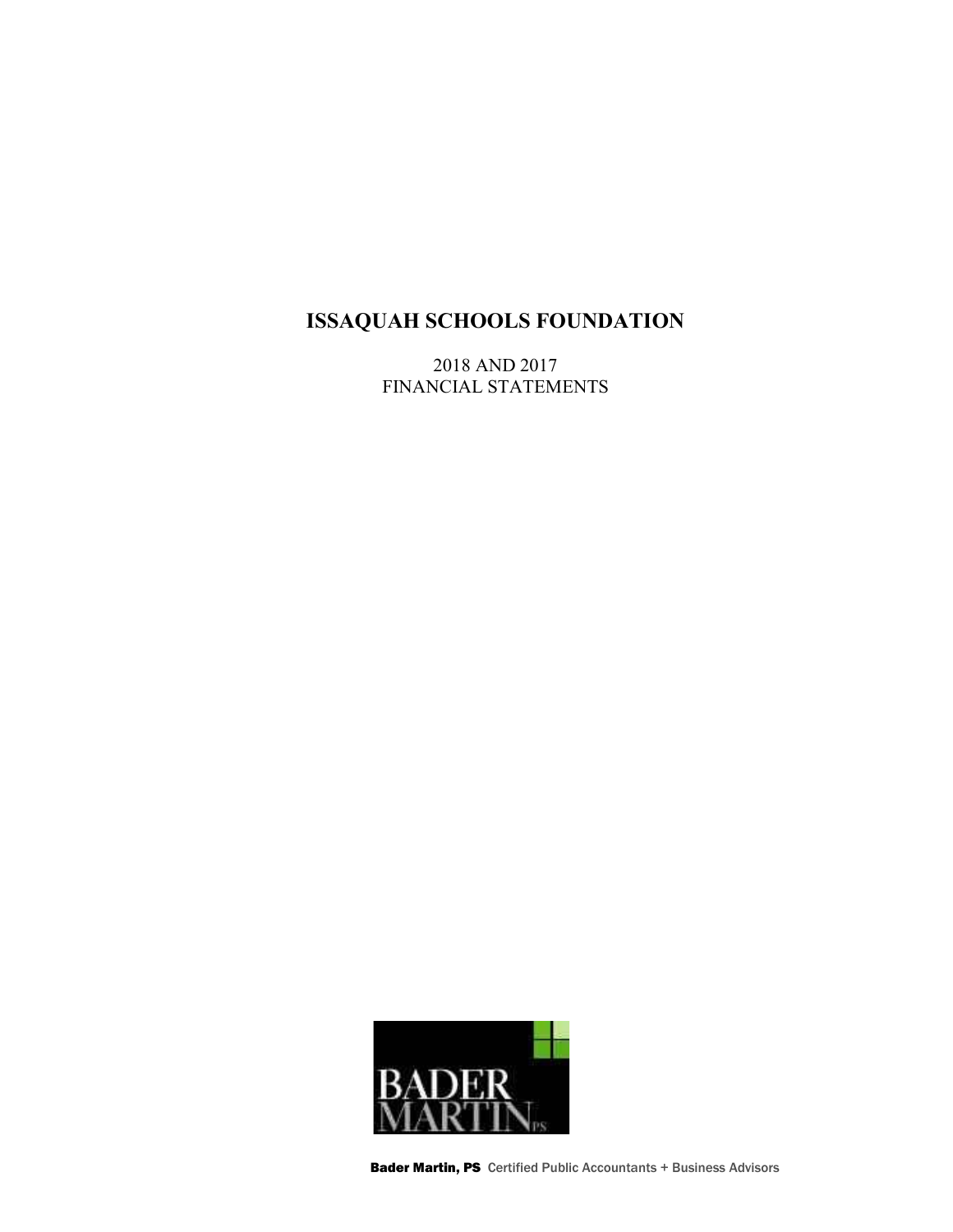

### Independent Auditors' Report

Board of Trustees Issaquah Schools Foundation Seattle, Washington

We have audited the accompanying financial statements of Issaquah Schools Foundation, which comprise the statements of financial position as of August 31, 2018 and 2017, and the related statements of activities, functional expenses and cash flows for the years then ended, and the related notes to the financial statements.

### Management's Responsibility for the Financial Statements

Management is responsible for the preparation and fair presentation of these financial statements in accordance with accounting principles generally accepted in the United States of America; this includes the design, implementation, and maintenance of internal control relevant to the preparation and fair presentation of financial statements that are free from material misstatement, whether due to fraud or error.

### Auditors' Responsibility

Our responsibility is to express an opinion on these financial statements based on our audits. We conducted our audits in accordance with auditing standards generally accepted in the United States of America. Those standards require that we plan and perform the audits to obtain reasonable assurance about whether the financial statements are free from material misstatement.

An audit involves performing procedures to obtain audit evidence about the amounts and disclosures in the financial statements. The procedures selected depend on the auditor's judgment, including the assessment of the risks of material misstatement of the financial statements, whether due to fraud or error. In making those risk assessments, the auditor considers internal control relevant to the entity's preparation and fair presentation of the financial statements in order to design audit procedures that are appropriate in the circumstances, but not for the purpose of expressing an opinion on the effectiveness of the entity's internal control. Accordingly, we express no such opinion. An audit also includes evaluating the appropriateness of accounting policies used and the reasonableness of significant accounting estimates made by management, as well as evaluating the overall presentation of the financial statements.

We believe that the audit evidence we have obtained is sufficient and appropriate to provide a basis for our audit opinion.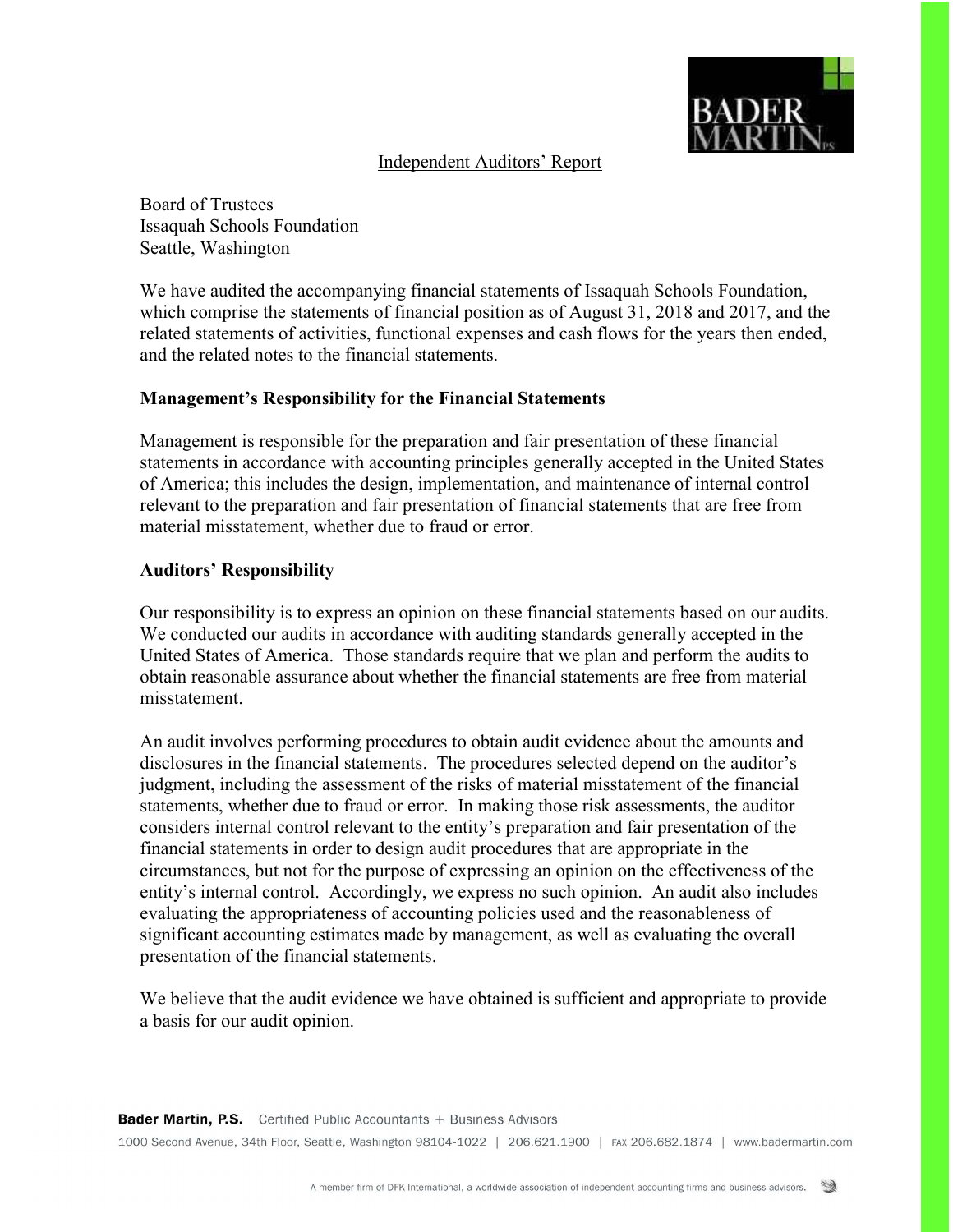Board of Trustees Issaquah Schools Foundation Seattle, Washington

## Opinion

In our opinion, the financial statements referred to above present fairly, in all material respects, the financial position of Issaquah Schools Foundation as of August 31, 2018 and 2017, and the changes in its net assets and its cash flows for the years then ended in accordance with accounting principles generally accepted in the United States of America.

BADER MARTIN, P.S.

February 5, 2019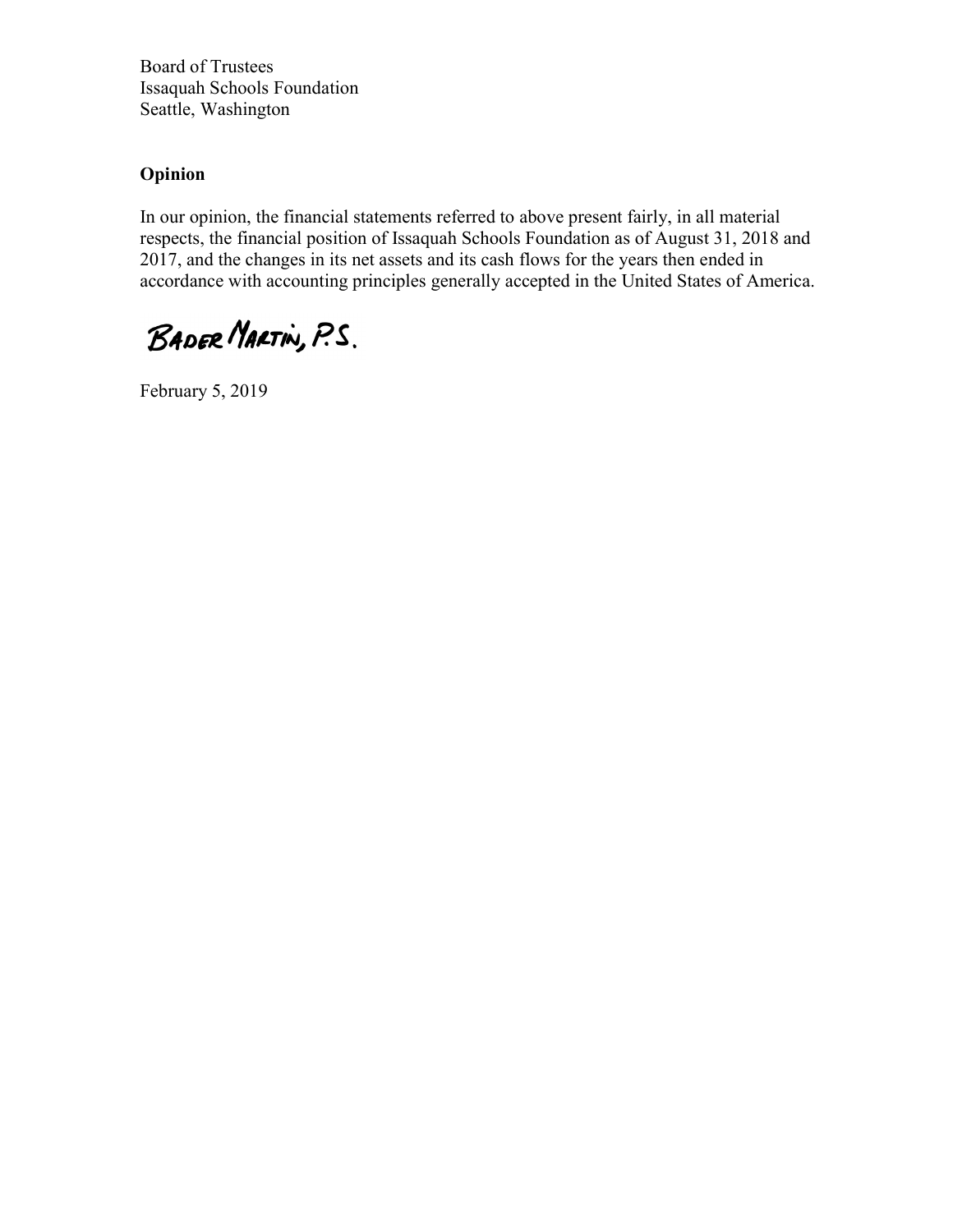## STATEMENTS OF FINANCIAL POSITION

|                                            | August 31,      |    |           |
|--------------------------------------------|-----------------|----|-----------|
|                                            | 2018            |    | 2017      |
| <b>ASSETS</b>                              |                 |    |           |
| Current assets:                            |                 |    |           |
| Cash and cash equivalents                  | \$<br>374,535   | \$ | 715,409   |
| Current portion of pledges receivable, net | 78,005          |    | 160,692   |
| Prepaid expenses                           | 14,106          |    | 1,468     |
| Total current assets                       | 466,646         |    | 877,569   |
| Noncurrent pledges receivable, net         | 93,542          |    | 43,549    |
| Equipment, net                             | 4,829           |    | 7,057     |
| Board-designated endowment investments     | 1,145,826       |    | 874,198   |
| Total assets                               | 1,710,843       |    | 1,802,373 |
| <b>LIABILITIES AND NET ASSETS</b>          |                 |    |           |
| <b>Current liabilities:</b>                |                 |    |           |
| Accounts payable and accrued expenses      | \$<br>19,028    | \$ | 52,378    |
| Grants payable                             | 186,891         |    | 375,072   |
| <b>Total liabilities</b>                   | 205,919         |    | 427,450   |
| Net assets:                                |                 |    |           |
| Unrestricted:                              |                 |    |           |
| Undesignated                               | 245,416         |    | 304,446   |
| Board-designated                           | 1,145,826       |    | 874,198   |
|                                            | 1,391,242       |    | 1,178,644 |
| Temporarily restricted                     | 113,682         |    | 196,279   |
| Total net assets                           | 1,504,924       |    | 1,374,923 |
| Total liabilities and net assets           | \$<br>1,710,843 | S, | 1,802,373 |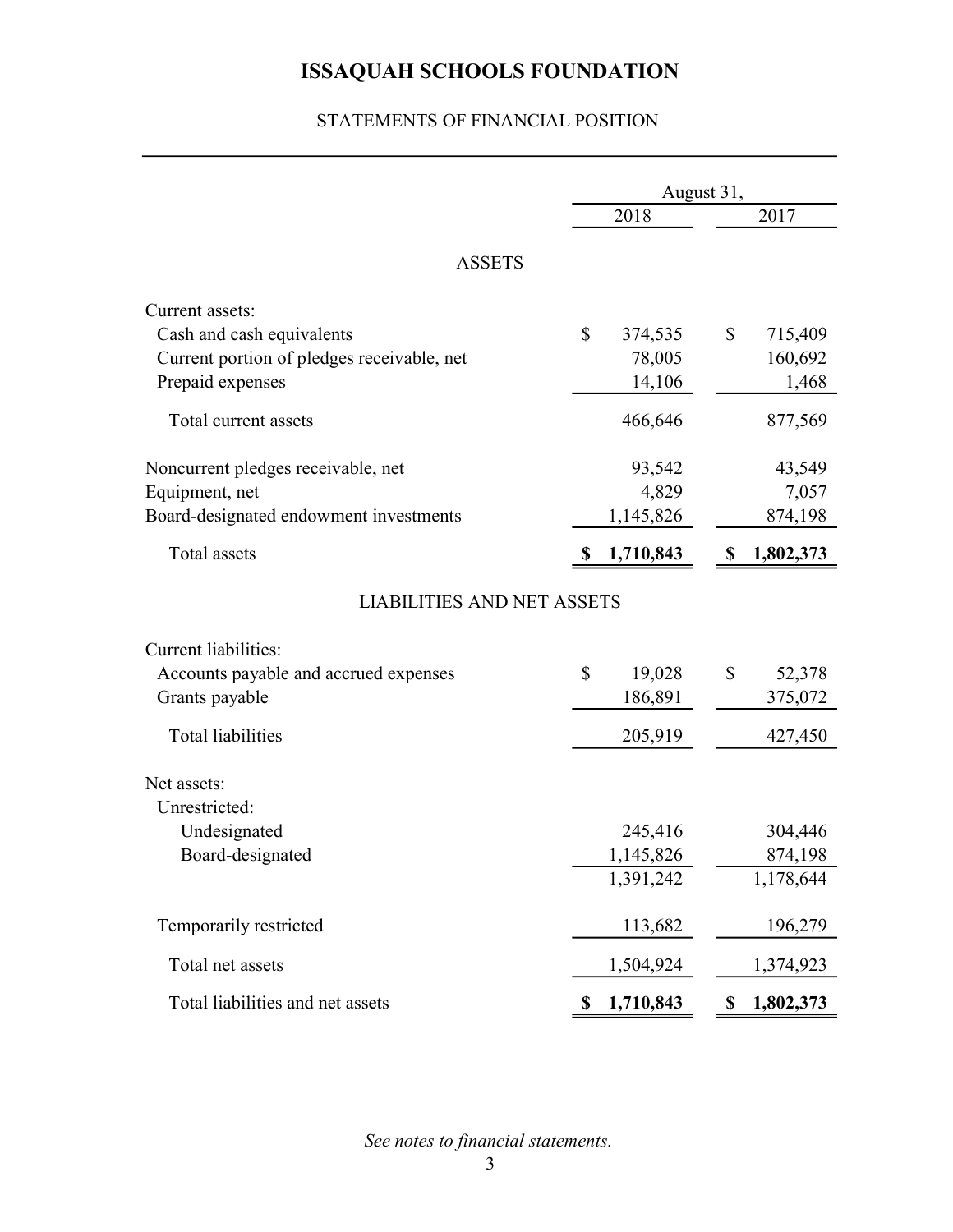# STATEMENT OF ACTIVITIES

### YEAR ENDED AUGUST 31, 2018

|                                        | Unrestricted            | Temporarily<br>restricted | Total          |
|----------------------------------------|-------------------------|---------------------------|----------------|
| Support and revenue:                   |                         |                           |                |
| Individual contributions               | $\mathbb{S}$<br>787,555 | \$<br>63,906              | \$<br>851,461  |
| Corporate and foundation contributions | 30,998                  | 59,046                    | 90,044         |
| In-kind contributions                  | 221,110                 |                           | 221,110        |
| Government and business grants         | 5,053                   | 8,212                     | 13,265         |
| Special events, net of expenses        |                         |                           |                |
| of \$92,731                            | 516,702                 |                           | 516,702        |
| Other income                           | 440                     |                           | 440            |
| Investment income                      | 121,592                 |                           | 121,592        |
| Net assets released from restriction   | 213,761                 | (213,761)                 |                |
| Total support and revenue              | 1,897,211               | (82, 597)                 | 1,814,614      |
| Expenses:                              |                         |                           |                |
| Program services                       | 1,050,547               |                           | 1,050,547      |
| Management and general                 | 334,263                 |                           | 334,263        |
| Fundraising                            | 299,803                 |                           | 299,803        |
| Total expenses                         | 1,684,613               |                           | 1,684,613      |
| Change in net assets                   | 212,598                 | (82, 597)                 | 130,001        |
| Net assets, beginning of year          | 1,178,644               | 196,279                   | 1,374,923      |
| Net assets, end of year                | 1,391,242<br>S          | 113,682<br>\$             | 1,504,924<br>S |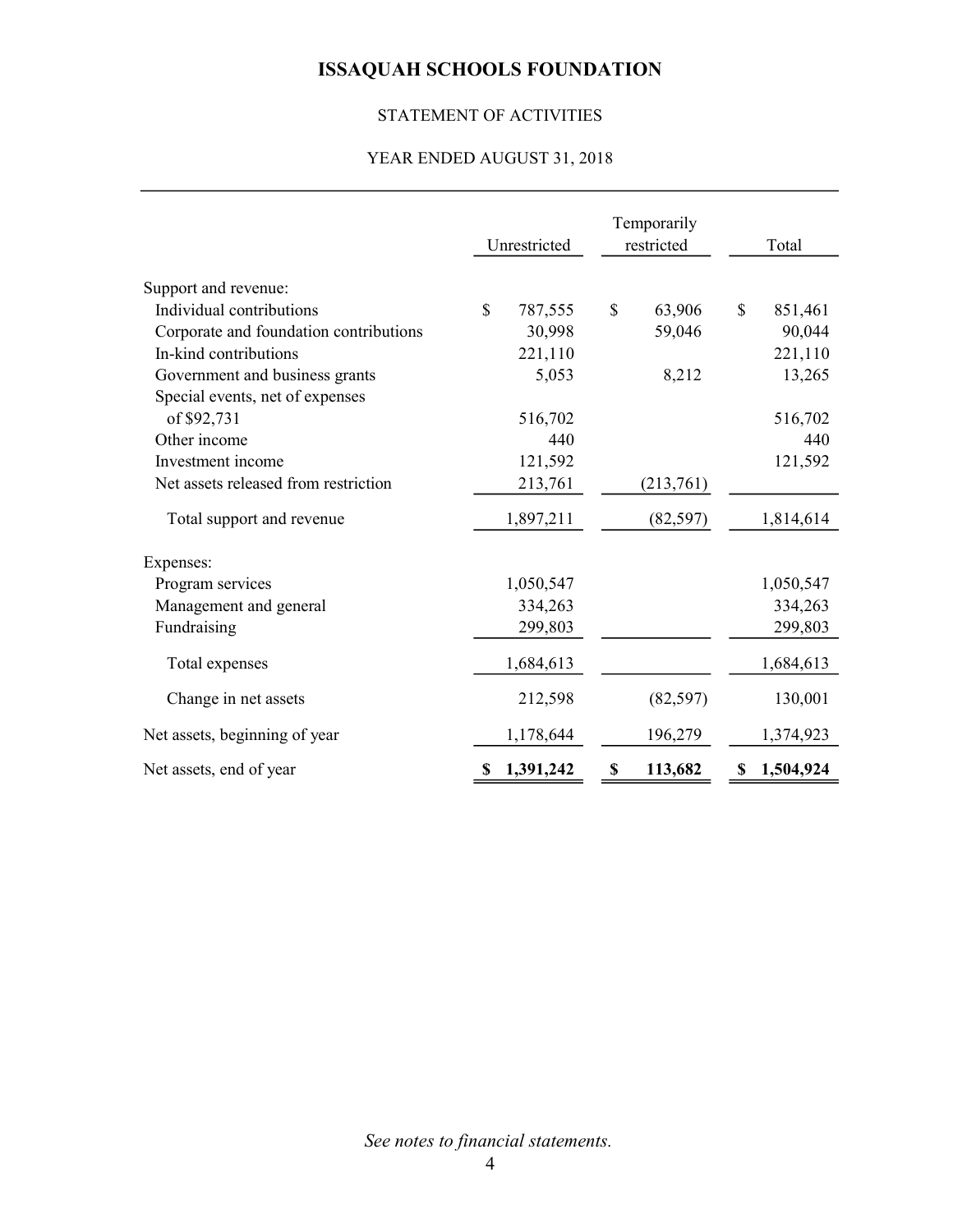## STATEMENT OF ACTIVITIES

### YEAR ENDED AUGUST 31, 2017

|                                        | Unrestricted           | Temporarily<br>restricted | Total           |
|----------------------------------------|------------------------|---------------------------|-----------------|
| Support and revenue:                   |                        |                           |                 |
| Individual contributions               | $\mathbf S$<br>927,792 | \$<br>93,263              | 1,021,055<br>\$ |
| Corporate and foundation contributions | 3,140                  | 191,750                   | 194,890         |
| In-kind contributions                  | 229,225                |                           | 229,225         |
| Government and business grants         | 32,672                 | 32,735                    | 65,407          |
| Special events, net of expenses        |                        |                           |                 |
| of \$63,333                            | 569,693                |                           | 569,693         |
| Other income                           | 649                    |                           | 649             |
| Investment income                      | 97,519                 |                           | 97,519          |
| Net assets released from restriction   | 248,045                | (248, 045)                |                 |
| Total support and revenue              | 2,108,735              | 69,703                    | 2,178,438       |
| Expenses:                              |                        |                           |                 |
| Program services                       | 1,291,566              |                           | 1,291,566       |
| Management and general                 | 386,098                |                           | 386,098         |
| Fundraising                            | 299,106                |                           | 299,106         |
| Total expenses                         | 1,976,770              |                           | 1,976,770       |
| Change in net assets                   | 131,965                | 69,703                    | 201,668         |
| Net assets, beginning of year          | 1,046,679              | 126,576                   | 1,173,255       |
| Net assets, end of year                | 1,178,644<br>S         | 196,279<br>\$             | 1,374,923<br>\$ |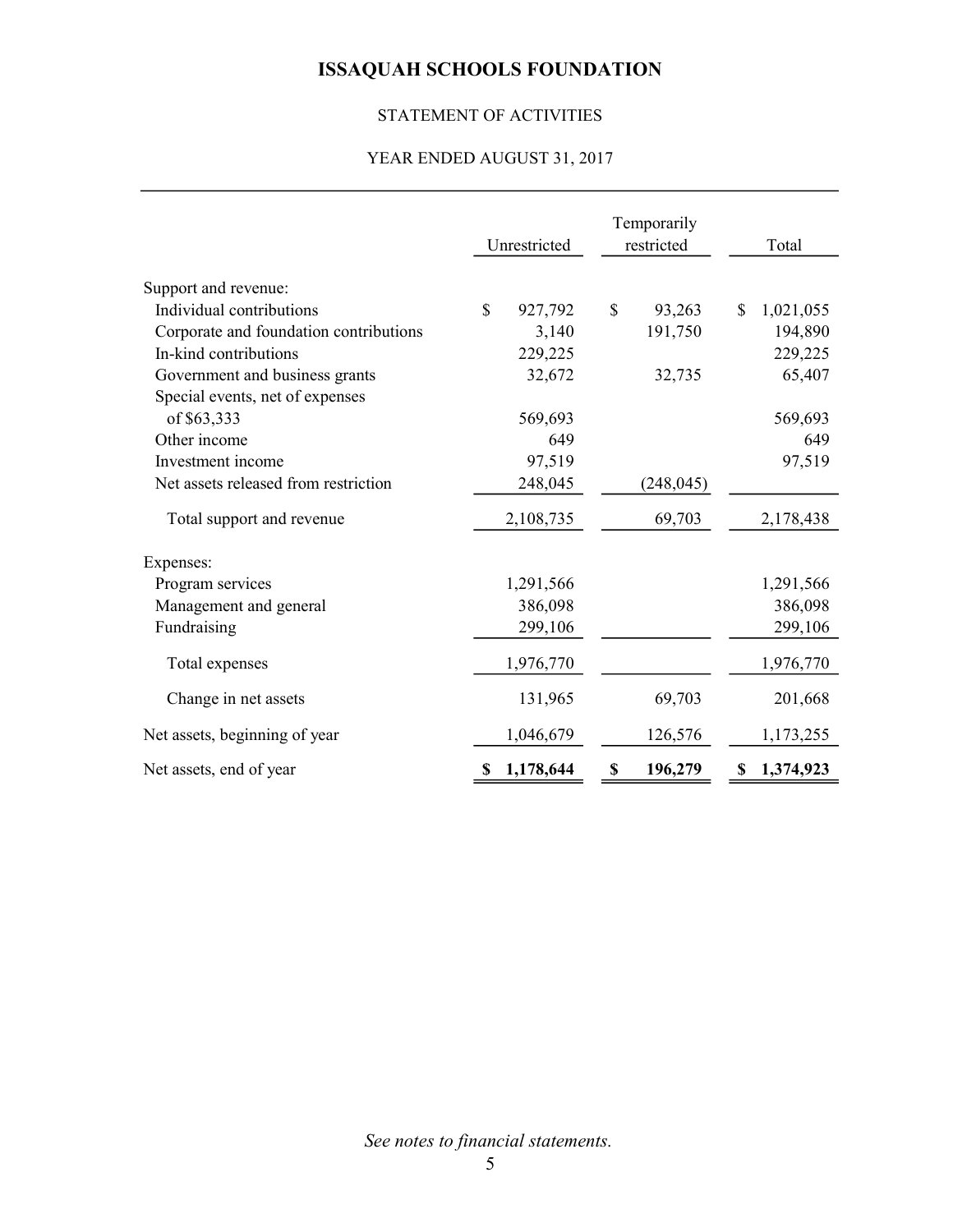## STATEMENT OF FUNCTIONAL EXPENSES

## YEAR ENDED AUGUST 31, 2018

|                           | Program<br>services | Management<br>and general |    | Fundraising | Total           |
|---------------------------|---------------------|---------------------------|----|-------------|-----------------|
| Grants to school district | \$<br>511,032       |                           |    |             | \$<br>511,032   |
| Salaries and wages        | 241,056             | \$<br>129,610             | \$ | 178,553     | 549,219         |
| Employee benefits         | 11,583              | 14,295                    |    | 16,922      | 42,800          |
| Payroll taxes             | 18,184              | 14,937                    |    | 13,023      | 46,144          |
| Other program costs       | 240,131             |                           |    |             | 240,131         |
| In-kind donations         | 28,561              | 53,758                    |    | 9,519       | 91,838          |
| Contract services         |                     | 32,490                    |    | 9,000       | 41,490          |
| Office expenses           |                     | 13,546                    |    | 22,592      | 36,138          |
| Miscellaneous expenses    |                     | 29,205                    |    | 8,867       | 38,072          |
| Uncollectible pledges     |                     |                           |    | 25,396      | 25,396          |
| Facilities and equipment  |                     | 5,446                     |    |             | 5,446           |
| Advertising and promotion |                     | 19,175                    |    | 14,931      | 34,106          |
| Information technology    |                     | 12,501                    |    | 1,000       | 13,501          |
| Insurance                 |                     | 3,101                     |    |             | 3,101           |
| Conference and meetings   |                     | 3,135                     |    |             | 3,135           |
| Depreciation              |                     | 2,228                     |    |             | 2,228           |
| Travel                    |                     | 836                       |    |             | 836             |
| Total expenses            | 1,050,547           | \$<br>334,263             | S  | 299,803     | \$<br>1,684,613 |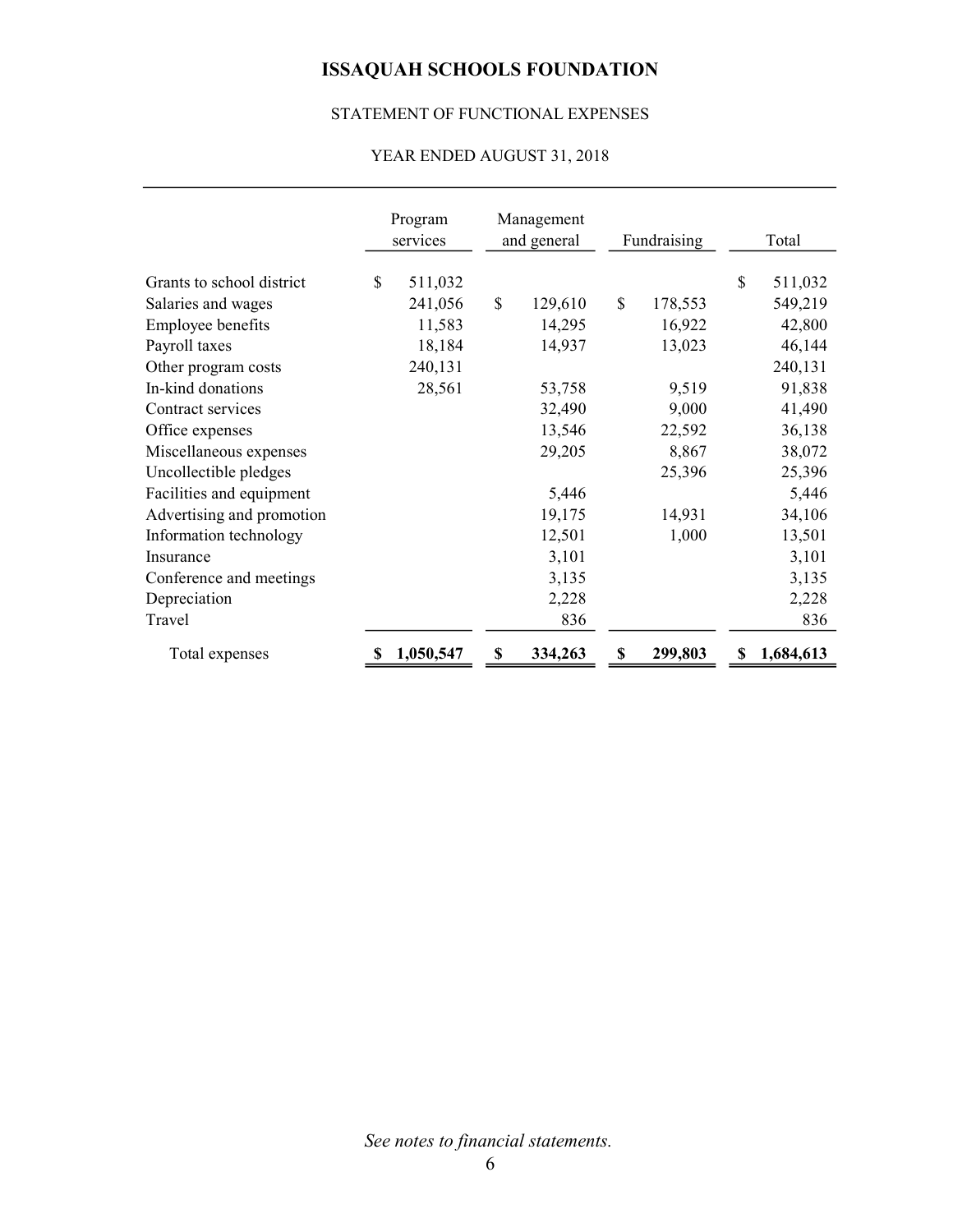## STATEMENT OF FUNCTIONAL EXPENSES

## YEAR ENDED AUGUST 31, 2017

|                           | Program<br>services | Management<br>and general | Fundraising   |    | Total     |
|---------------------------|---------------------|---------------------------|---------------|----|-----------|
| Grants to school district | \$<br>743,089       |                           |               | \$ | 743,089   |
| Salaries and wages        | 202,673             | \$<br>154,706             | \$<br>156,353 |    | 513,732   |
| Employee benefits         | 3,834               | 9,815                     | 17,754        |    | 31,403    |
| Payroll taxes             | 16,004              | 10,121                    | 11,961        |    | 38,086    |
| Other program costs       | 255,751             |                           |               |    | 255,751   |
| In-kind donations         | 69,929              | 17,217                    | 63,238        |    | 150,384   |
| Contract services         |                     | 75,206                    |               |    | 75,206    |
| Office expenses           | 286                 | 15,117                    | 23,957        |    | 39,360    |
| Miscellaneous expenses    |                     | 30,305                    | 19,759        |    | 50,064    |
| Uncollectible pledges     |                     | 39,093                    |               |    | 39,093    |
| Facilities and equipment  |                     | 4,866                     |               |    | 4,866     |
| Advertising and promotion |                     | 15,070                    | 6,084         |    | 21,154    |
| Information technology    |                     | 6,808                     |               |    | 6,808     |
| Insurance                 |                     | 2,924                     |               |    | 2,924     |
| Conference and meetings   |                     | 2,295                     |               |    | 2,295     |
| Depreciation              |                     | 2,228                     |               |    | 2,228     |
| Travel                    |                     | 327                       |               |    | 327       |
| Total expenses            | 1,291,566           | \$<br>386,098             | 299,106       | S  | 1,976,770 |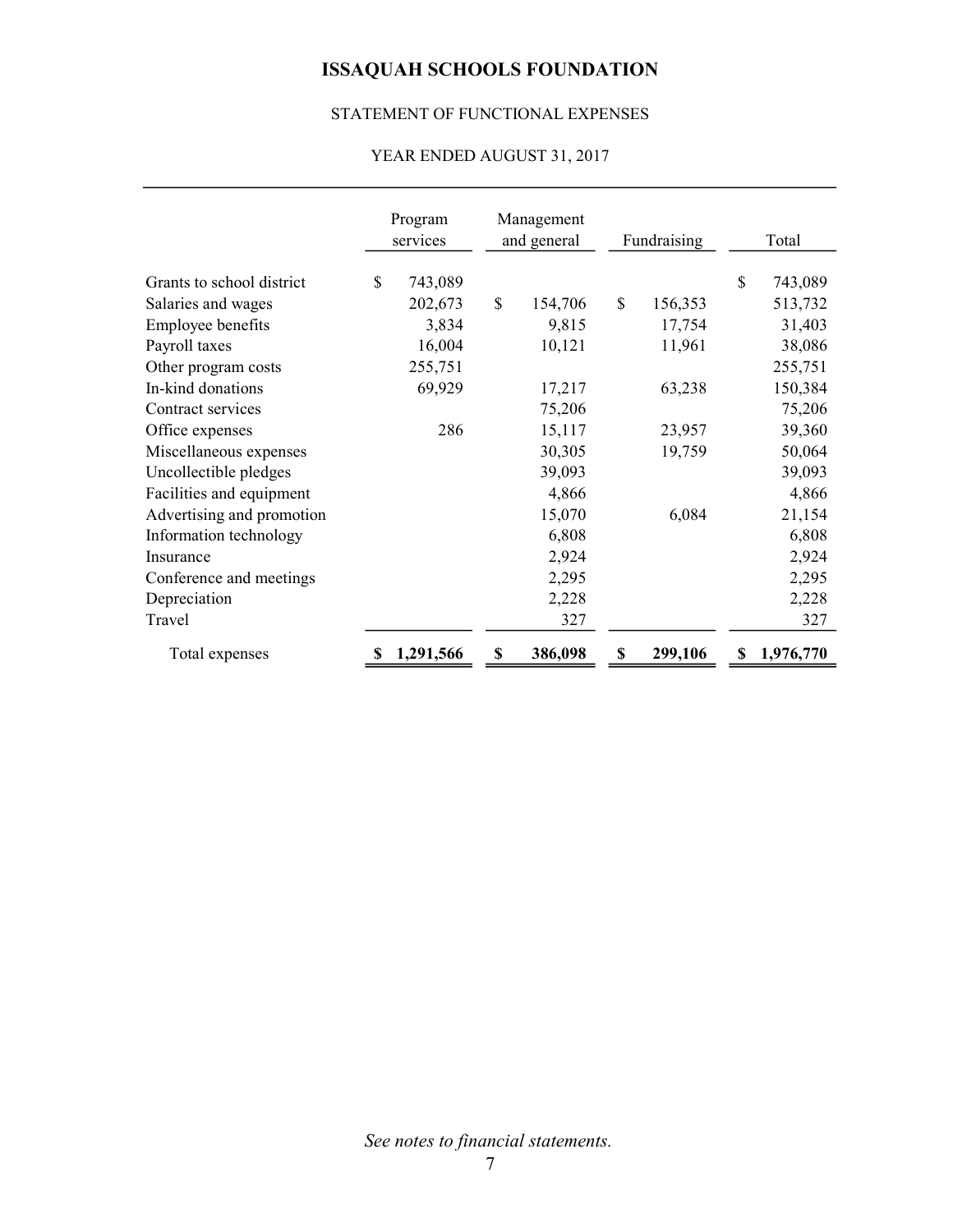## STATEMENTS OF CASH FLOWS

|                                                         | Year ended August 31, |               |
|---------------------------------------------------------|-----------------------|---------------|
|                                                         | 2018                  | 2017          |
|                                                         |                       |               |
| Cash flows from operating activities:                   |                       |               |
| Change in net assets                                    | \$<br>130,001         | \$<br>201,668 |
| Adjustments to reconcile change in net assets           |                       |               |
| to net cash provided by (used in) operating activities: |                       |               |
| Realized and unrealized gains on investments            | (102, 058)            | (81, 654)     |
| Donated securities                                      | (4, 184)              | (7,182)       |
| Depreciation                                            | 2,228                 | 2,228         |
| Uncollectible pledges                                   | 25,396                | 39,093        |
| Changes in assets and liabilities:                      |                       |               |
| Pledges receivable                                      | 7,298                 | (174, 394)    |
| Prepaid expenses                                        | (12, 638)             | (40)          |
| Accounts payable                                        | (33,350)              | (12,966)      |
| Grants payable                                          | (188, 181)            | (113, 645)    |
| Net cash used in operating activities                   | (175, 488)            | (146, 892)    |
| Cash flows from investing activities:                   |                       |               |
| Purchases of investments                                | (169, 533)            | (65,510)      |
| Proceeds from sale of investments                       | 4,147                 | 7,189         |
| Net cash used in investing activities                   | (165, 386)            | (58, 321)     |
| Net change in cash and cash equivalents                 | (340, 874)            | (205,213)     |
| Cash and cash equivalents, beginning of year            | 715,409               | 920,622       |
| Cash and cash equivalents, end of year                  | \$<br>374,535         | \$<br>715,409 |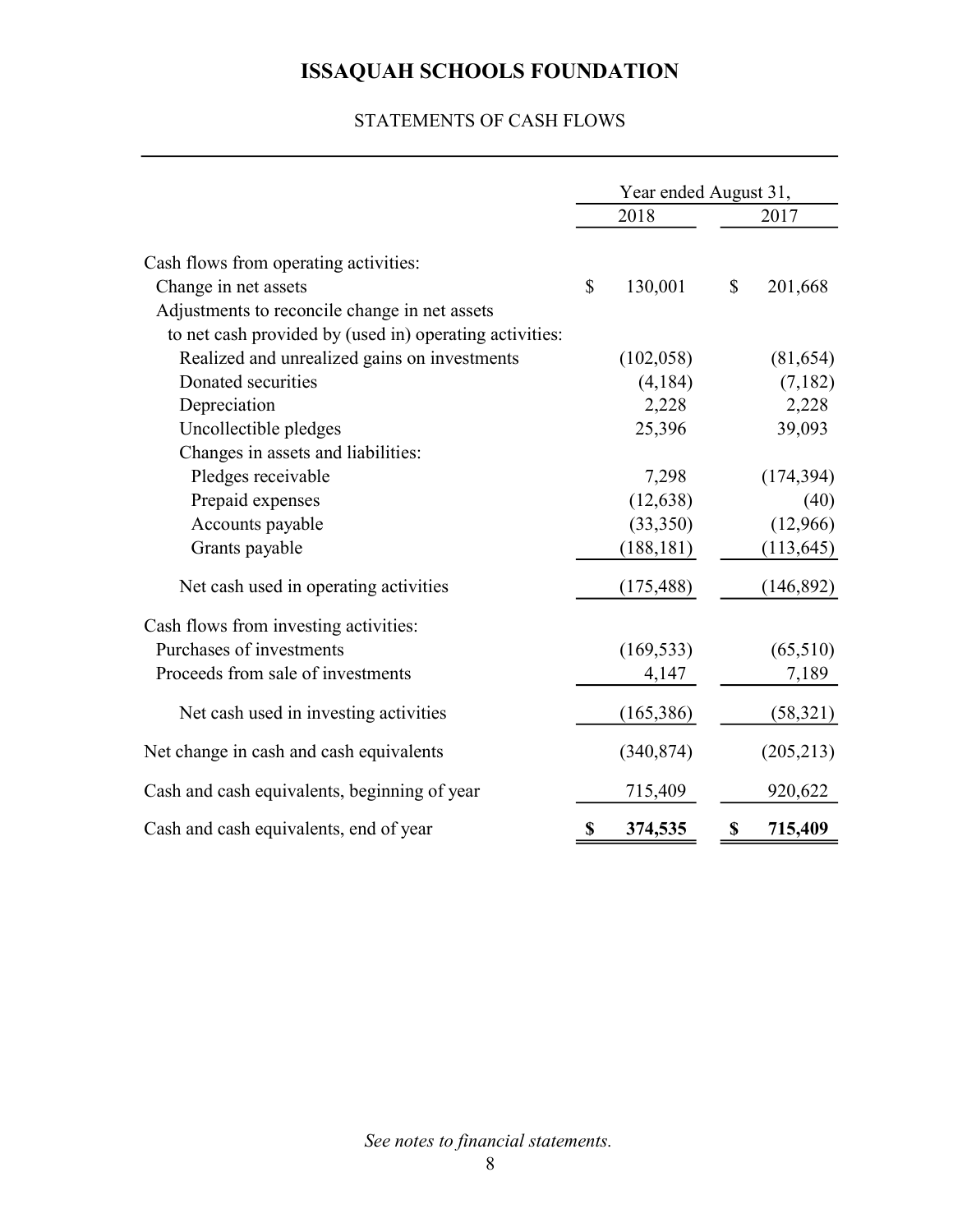### NOTES TO FINANCIAL STATEMENTS

### 1. Organization and summary of significant accounting policies:

#### Organization:

The Issaquah Schools Foundation (the Foundation) is a Washington nonprofit corporation organized in 1987 to drive resources to help all students achieve the promise of their academic potential.

The Foundation strives to be the unifying organization that enables the Issaquah School District (the District) to provide access to exceptional opportunities districtwide that ignite learning, improve educational outcomes, and prepare all students to be confident, competent, and engaged citizens. The Foundation is funded through individuals, parents, and other organizations in the Issaquah community.

The Foundation's primary program services include:

The VOICE Mentor Program pairs caring community volunteers with students in need of academic and/or personal support.

Cultural Bridges is a family engagement program that serves as a bridge of communication between the Issaquah School District and parents who are culturally and/or linguistically diverse.

The Artistic Support program funds art education programs throughout the Issaquah School District. Each year, the program works with PTSAs to provide instruction for volunteer art docents in each elementary school.

The Dedicated Fine Arts Fund supports vocal, drama, band, orchestra, and visual arts programs at the secondary level that plays an essential role in a well-rounded education.

Classroom Enrichment and Kateri Brow grants provide teachers with funding for projects that enrich education, fill unmet needs and serve as incubators for innovation.

After-School Homework help provides one-to-one assistance from teachers at After-School Homework Labs.

Food Aid offers free breakfasts, snacks, and lunches to elementary and middle school students to help them be ready to learn.

Basic Student Needs gives families that need financial support free backpacks filled with school supplies to help kids go back to school with confidence.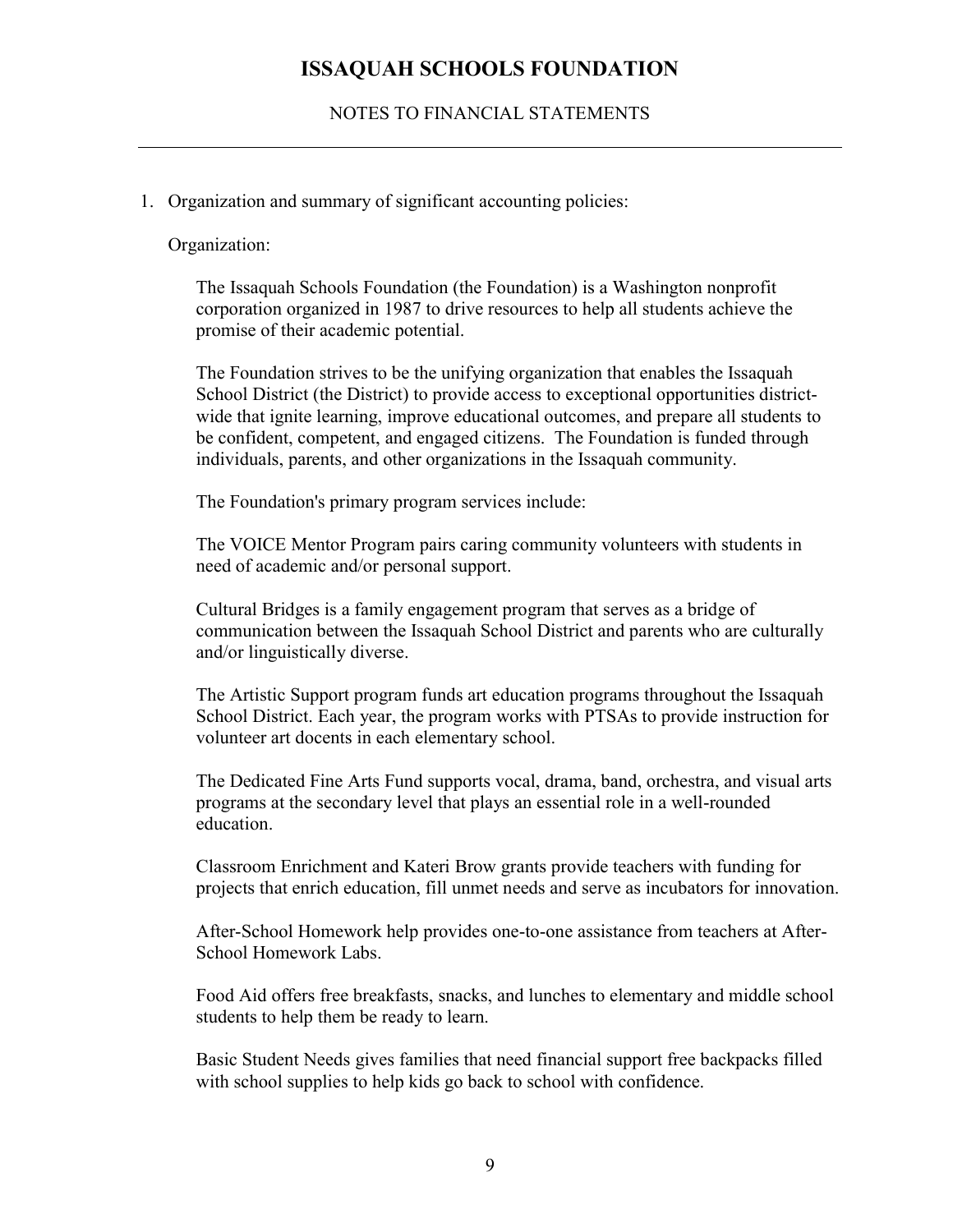NOTES TO FINANCIAL STATEMENTS (CONTINUED)

1. Organization and summary of significant accounting policies (continued):

Organization (continued):

STEM provides high school students the opportunity to purchase equipment and attend competitions as part of their math, biology, rocketry, and engineering clubs.

Academic Enrichment inspires ninth grade students by three-day residencies with Seattle Shakespeare Company.

Basis of presentation:

The accompanying financial statements have been prepared on the accrual basis of accounting in accordance with accounting principles generally accepted in the United States. Net assets and revenues, gains, and losses are classified based on the existence or absence of donor-imposed restrictions.

Accordingly, net assets of the Foundation and changes in net assets are classified and reported as follows:

Unrestricted net assets - Net assets that are not subject to donor-imposed stipulations. The Foundation has two categories of unrestricted net assets:

Undesignated – Consists of assets, liabilities, revenues, and expenses available for current programs and administration.

Board Designated – Net assets set aside by the Board of Trustees (the Board) for specific purposes.

Temporarily restricted - Net assets subject to donor-imposed stipulations that will be met either by actions of the Foundation or the passage of time.

The Foundation had no permanently restricted net assets at August 31, 2018 or 2017.

Revenues are reported as increases in unrestricted net assets unless use of the related assets are limited by donor-imposed restrictions. Expenses are reported as decreases in unrestricted net assets. Expiration of temporary restrictions on net assets (i.e. the donor-stipulated purpose has been fulfilled and/or the stipulated time period has lapsed) are reported as reclassifications between the applicable classes of net assets. Gains and losses on investments and other assets or liabilities are reported as increases or decreases in unrestricted net assets unless their use is restricted by explicit donor stipulation or by law.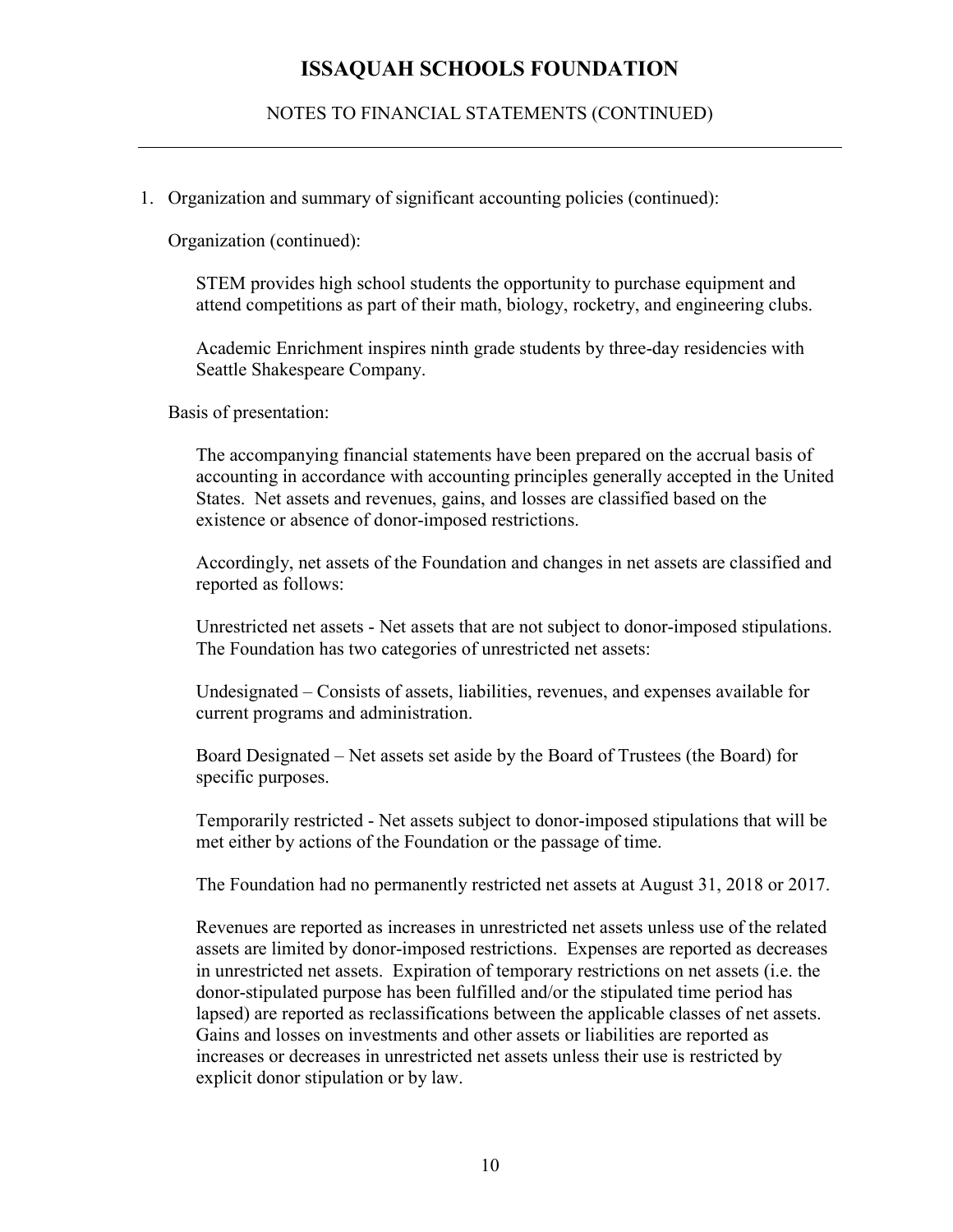NOTES TO FINANCIAL STATEMENTS (CONTINUED)

#### 1. Organization and summary of significant accounting policies (continued):

Revenue is recognized when the grant requirements are met and collectability is reasonably assured. Contributions are recorded at fair value as cash or receivables and as revenues in the period received, in accordance with donor-imposed restrictions.

Donated goods and services:

Donated materials are reported as contributions in the accompanying financial statements at their estimated fair value at the date of receipt. Donated services are recognized as contributions if the services (a) create or enhance nonfinancial assets, or (b) require specialized skills, are performed by people with those skills, and would otherwise be purchased by the Foundation.

Members of the Foundation's Board and numerous other individuals provide substantial amount of volunteer time and some materials of indeterminable value in support of the Foundation's events and programs. These donations do not meet the accounting rules for recognition in the financial statements.

Cash and cash equivalents:

Cash and cash equivalents consist principally of cash held in checking accounts and the Foundation's money market accounts. Cash included with investment accounts are grouped with investments. Cash balances may exceed federally insured limits.

#### Receivables:

Pledges receivable that are expected to be collected within one year are recorded as current assets at net realizable value. Pledges receivable that are expected to be collected over a period longer than one year are recorded as non-current assets at fair value, and fair value is measured as the present value of their future cash flows. No present value discount on long-term pledges receivable has been recorded as management believes the discount is immaterial to the financial statements as a whole. Conditional promises to give are not included as support until the conditions are substantially met.

Management reviews the collectability of receivables on a periodic basis, determines the amount estimated to be uncollectible, and establishes an allowance. The Foundation charges off receivables against the allowance when management determines that a receivable is not collectible.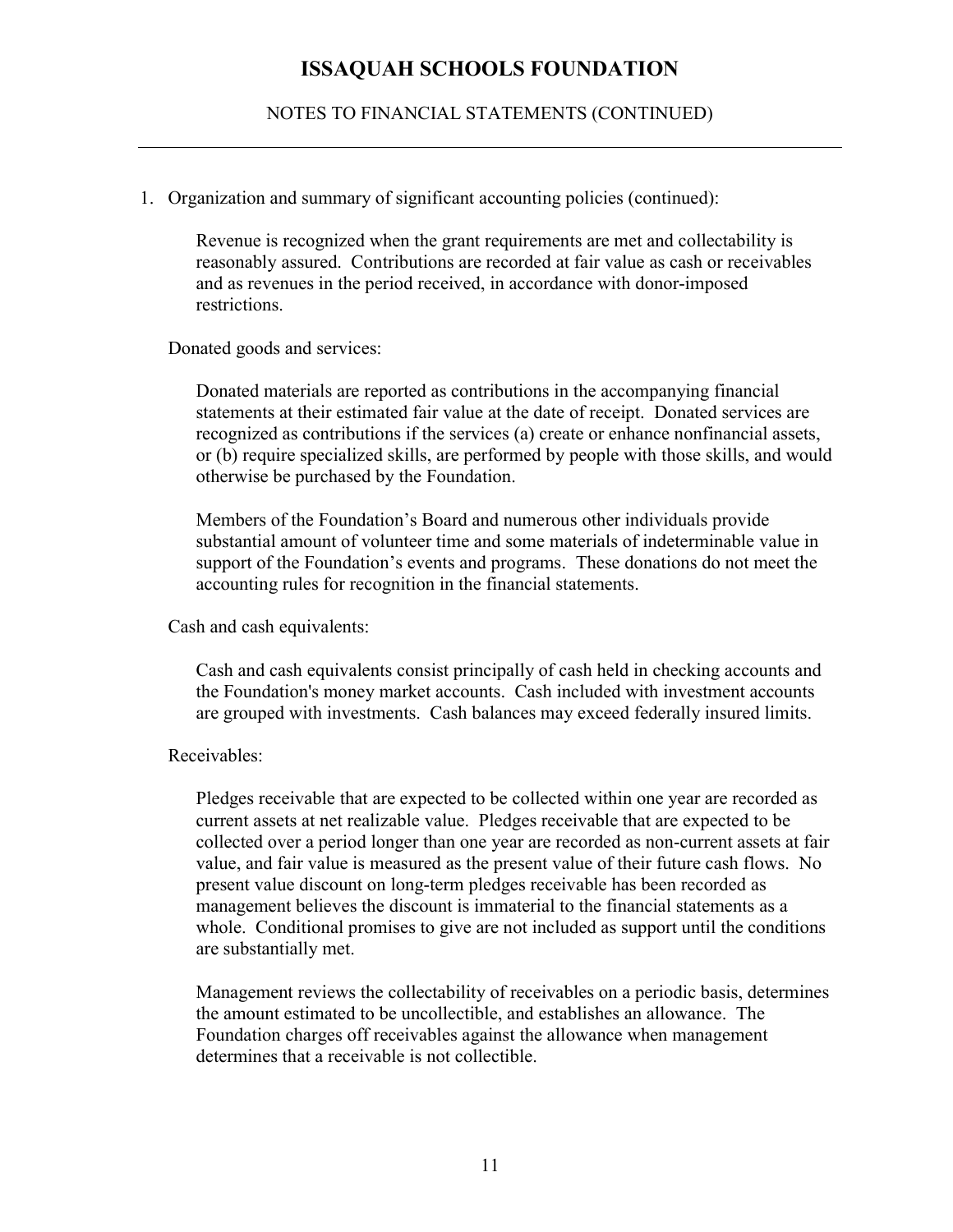NOTES TO FINANCIAL STATEMENTS (CONTINUED)

1. Organization and summary of significant accounting policies (continued):

Investments and fair value measurements:

Investments consist of various mutual funds. Investments are reported at their fair value using Level 1 inputs (based on quoted prices in active markets for identical assets) in the statements of financial position. Fair value is the price that would be received to sell an asset or paid to transfer a liability in an orderly transaction between market participants at the measurement date. There have been no changes in valuation techniques used during the years ended August 31, 2018 and 2017.

Purchases and sales of securities are recorded on a trade-date basis. Realized gains and losses are recorded as the difference between historical cost and fair value when an investment is sold. Unrealized gains and losses are recorded as the change in the fair value of investments. Investment income, which includes interest, dividends, and realized and unrealized gains and losses is recognized in the statements of activities.

#### Equipment:

Equipment is stated at cost for purchased assets or estimated fair value at the date of receipt for donated assets. Depreciation is provided using the straight-line method over the estimated useful lives of the assets of 5 years. The Foundation capitalizes purchases of equipment that cost over \$5,000.

Grants to the District:

Grants made to the District are reported as expenses in the year the grant commitments are made. Amounts awarded but not yet paid are reported as grants payable on the statements of financial position.

#### Functional expenses:

The accompanying statements of functional expenses include all direct costs of each program or supporting service. Costs that benefit more than one activity are allocated based on an analysis of personnel time and space utilized for the related activities.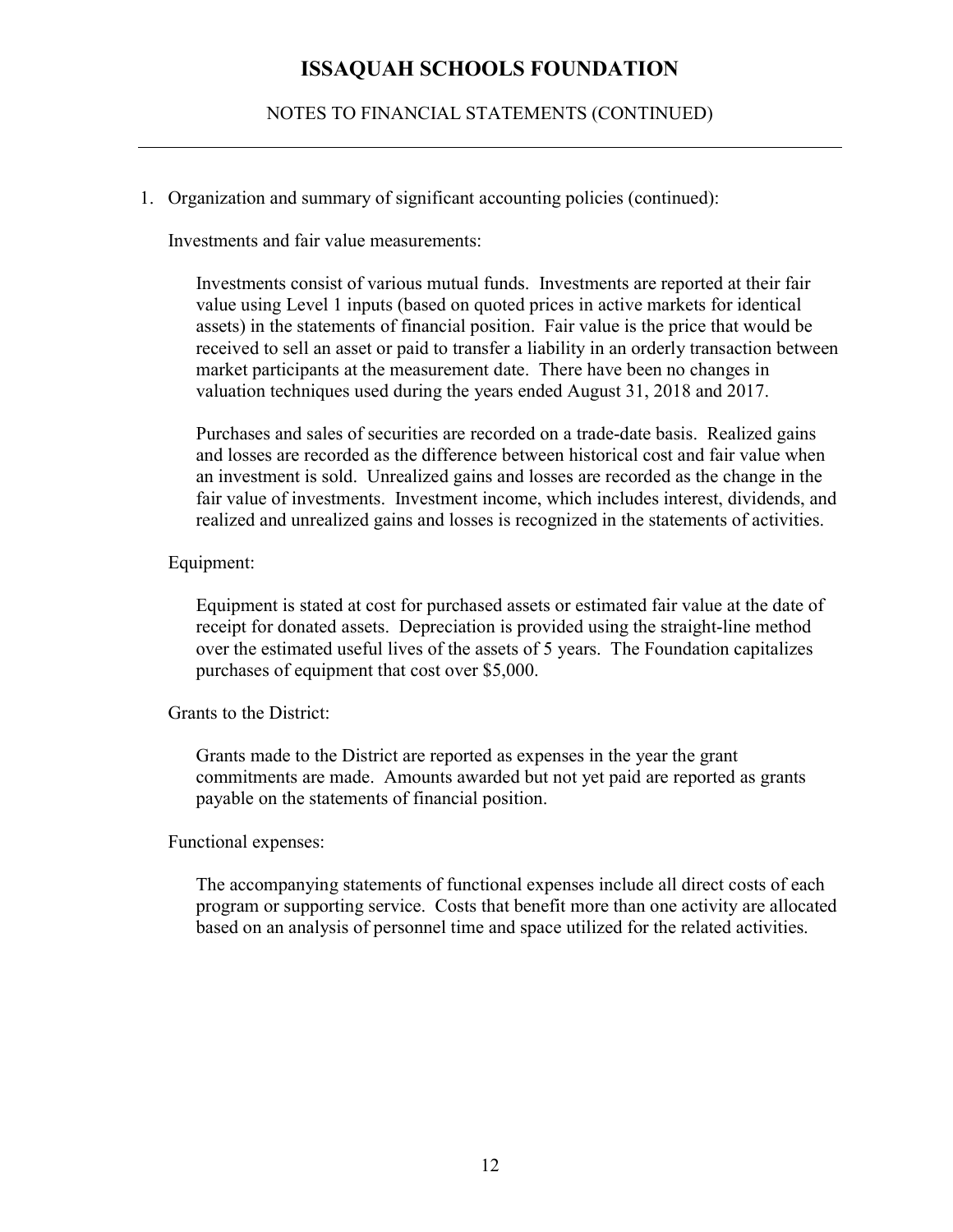NOTES TO FINANCIAL STATEMENTS (CONTINUED)

1. Organization and summary of significant accounting policies (continued):

Income taxes:

The Foundation is exempt from federal income taxes under Section  $501(c)(3)$  of the Internal Revenue Code (IRC). In addition, the Foundation has been determined by the Internal Revenue Service not to be a private foundation within the meaning of Section 509(a) of the IRC. The Foundation evaluates its uncertain tax positions and a loss contingency is recognized when it is more likely than not that a liability has been incurred by the Foundation and the amount can be reasonably estimated.

Advertising and promotion:

The Foundation expenses the costs of advertising and promotion as incurred. Advertising and promotion expense was \$34,106 and \$21,154 for the years ended August 31, 2018 and 2017, respectively.

Use of estimates:

The preparation of financial statements in conformity with accounting principles generally accepted in the United States of America requires management to make estimates and assumptions that affect the amounts reported in the financial statements and related disclosures. Actual results could differ from those estimates.

Reclassifications:

Certain balances from the prior period have been reclassified to conform to the current period presentation.

Subsequent events:

The Foundation has evaluated subsequent events through February 5, 2019, the date which the financial statements were available to be issued.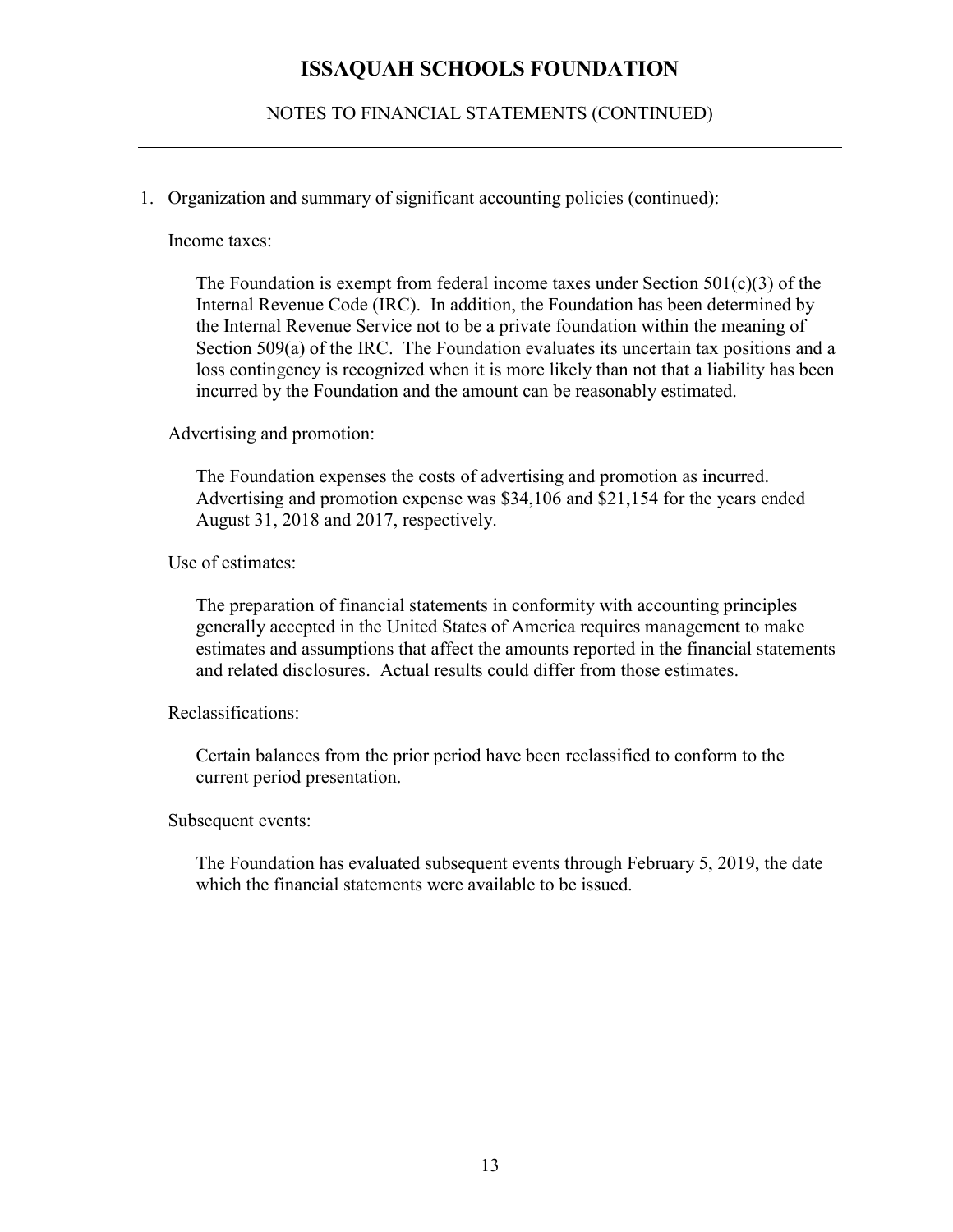### NOTES TO FINANCIAL STATEMENTS (CONTINUED)

#### 2. Pledges receivable:

| NOTES TO FINANCIAL STATEMENTS (CONTINUED)                                                                |                        |                         |
|----------------------------------------------------------------------------------------------------------|------------------------|-------------------------|
|                                                                                                          |                        |                         |
| Pledges receivable:                                                                                      |                        |                         |
| Pledges receivable are summarized in the statements of financial position as follows as of<br>August 31: |                        |                         |
|                                                                                                          | 2018                   | 2017                    |
| Receivable in less than one year<br>Receivable in one to five years                                      | \$<br>82,679<br>93,542 | 168,489<br>\$<br>43,549 |
| Less allowance for doubtful accounts                                                                     | 176,221<br>(4,674)     | 212,038<br>(7,797)      |
|                                                                                                          | 171,547                | 204,241<br>S            |
| These amounts are recorded in the statements of financial position as follows as of<br>August 31:        |                        |                         |
|                                                                                                          | 2018                   | 2017                    |
| Current portion of pledges receivable<br>Long-term portion of pledges receivable                         | \$<br>78,005<br>93,542 | \$<br>160,692<br>43,549 |
|                                                                                                          | 171,547                | \$<br>204,241           |

|                                         |   | 2018    | 2017    |
|-----------------------------------------|---|---------|---------|
| Current portion of pledges receivable   | S | 78,005  | 160,692 |
| Long-term portion of pledges receivable |   | 93,542  | 43,549  |
|                                         |   | 171,547 | 204,241 |

At August 31, 2018, 65% of pledges receivable were due from three donors. At August 31, 2017, 29% of pledges receivable were due from two donors.

#### 3. In-kind contributions:

The District, a related party, provides certain goods and services to the Foundation for continued support of educational programs under an agreement that may be terminated by either party upon a 60-day written notice. For August 31, 2018 and 2017, such items included rent-free office space and meeting rooms, and the salary of the Business Manager. The Foundation estimated that the value of this support was \$136,048 and \$131,795 for the years ended August 31, 2018 and 2017, respectively. The rent and salary are included in in-kind contributions on the statements of activities. Donated salaries and wages are included with salaries on the statements of functional expenses, while other in-kinds are included with in-kind donations. For the years ended August 31, 2018 and 2017, other in-kind donations totaled \$85,062 and \$97,430, respectively.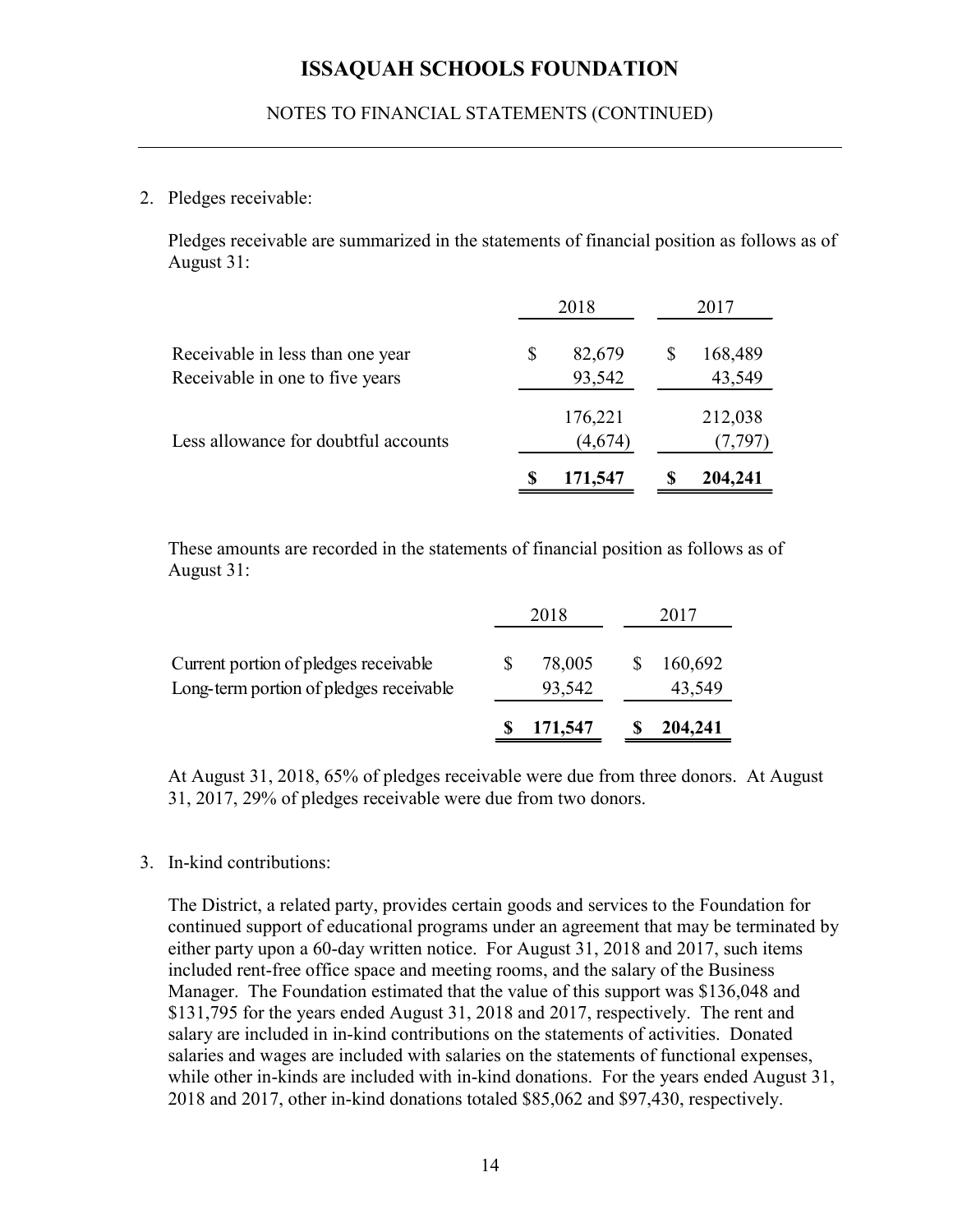### NOTES TO FINANCIAL STATEMENTS (CONTINUED)

### 4. Temporarily restricted net assets:

|                                                                          |              | <b>ISSAQUAH SCHOOLS FOUNDATION</b> |
|--------------------------------------------------------------------------|--------------|------------------------------------|
| NOTES TO FINANCIAL STATEMENTS (CONTINUED)                                |              |                                    |
| Temporarily restricted net assets:                                       |              |                                    |
| Temporarily restricted net assets consist of the following at August 31: |              |                                    |
|                                                                          | 2018         | 2017                               |
| <b>Feeding Student Success</b>                                           | \$<br>34,466 |                                    |
| Capacity Building                                                        | 22,365       | \$<br>24,964                       |
| Nguyen Legacy Gift                                                       | 19,299       | 22,056                             |
| Dedicated Fine Arts                                                      | 18,000       | 20,000                             |
| <b>Teacher Recruitment</b>                                               | 7,271        | 5,000                              |
| <b>TEALS</b>                                                             | 6,716        | 32,979                             |
| <b>Community Programs</b>                                                | 3,133        | 20,585                             |
| <b>Testing Scholarships</b>                                              | 2,000        | 2,000                              |
| Forefront                                                                | 400          |                                    |
| PSE - First Responder Backpacks                                          | 32           | 5,000                              |
|                                                                          |              | 59,371                             |
| <b>VOICE</b>                                                             |              | 3,000                              |
|                                                                          |              |                                    |
| National Board Certification                                             |              |                                    |
| Boeing Teaching Channel Science<br>Port Blakely                          |              | 828<br>496                         |

#### 5. Endowment investments:

The Foundation's endowment consists of one fund designated by the Board to function as an endowment (quasi-endowment) established for the purpose of providing funding support in perpetuity for the operational costs of the Foundation or as determined by the Board. As required by accounting principles generally accepted in the United States, net assets associated with endowment funds, including quasi-endowments, are classified and reported based on the existence or absence of donor-imposed restrictions.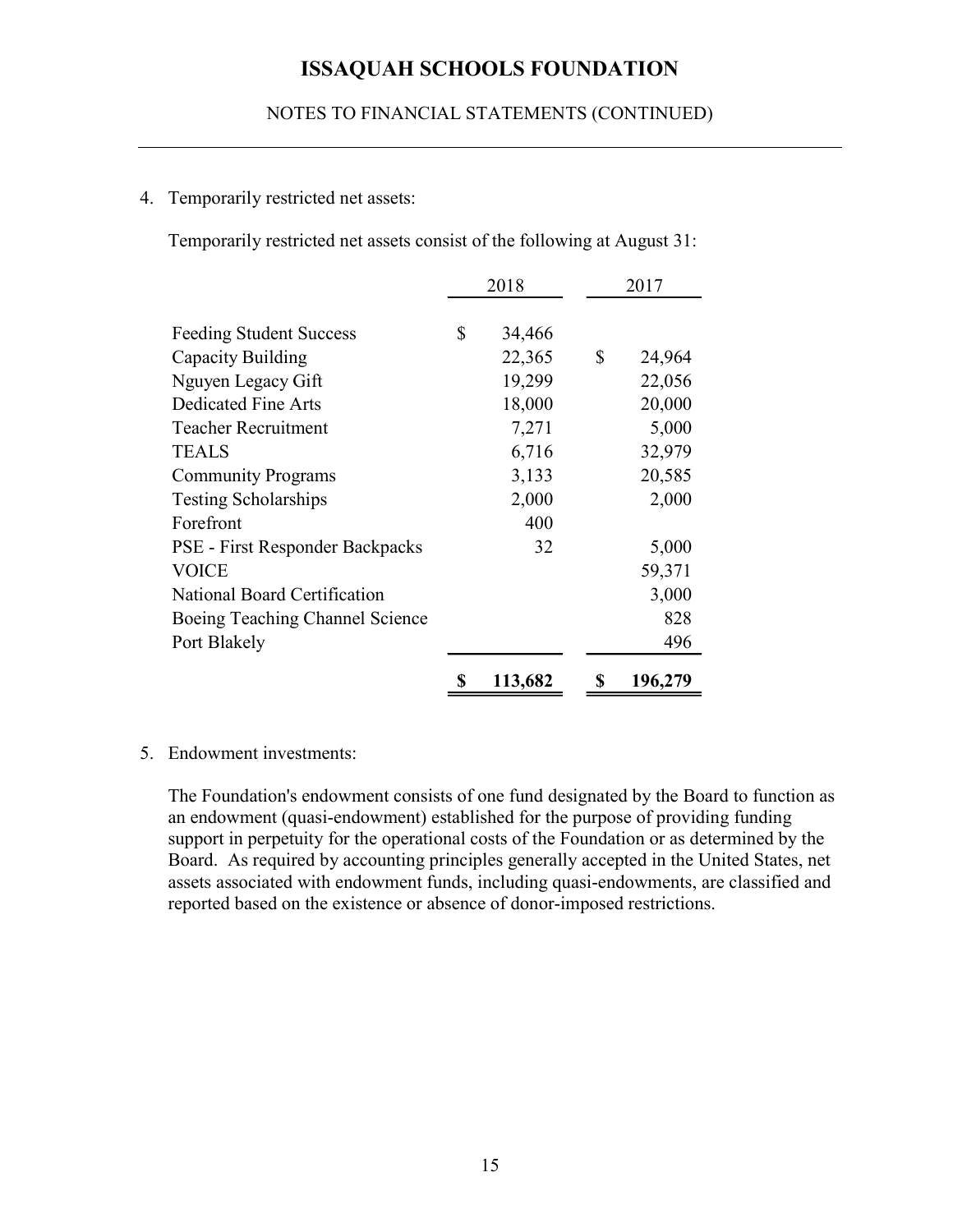NOTES TO FINANCIAL STATEMENTS (CONTINUED)

#### 5. Endowment investments:

The Foundation operates in accordance with the Washington State Uniform Prudent Management of Institutional Funds Act (UPMIFA). The Foundation's Board has reviewed UPMIFA and, having considered its rights and obligations thereunder, has determined that it is desirable to preserve the quasi-endowment funds on a long term basis. The endowment is managed by the Foundation's Finance Committee. The Finance Committee's primary responsibility with regard to the endowment is to monitor the allocation and execute the rebalancing of the investment funds in accordance with the Foundation's investment policy. ashington State Uniform Prudent<br>
2011 The Foundation's Board has<br>
2012 and obligations thereunder, has<br>
endowment funds on a long term<br>
on's Finance Committee. The<br>
2017<br>
2018<br>
2017<br>
2018<br>
2017<br>
2018<br>
2017<br>
2017<br>
2018<br>
201 Endowment investments:<br>
interpretation of relevant law:<br>
The Foundation operates in accordance with the Washington State Uniform Prudent<br>
Management of Institutional Funds Act (UPMIFA). The Foundation's Board has<br>
revivee

| The Foundation operates in accordance with the Washington State Uniform Prudent<br>Management of Institutional Funds Act (UPMIFA). The Foundation's Board has<br>reviewed UPMIFA and, having considered its rights and obligations thereunder, has<br>determined that it is desirable to preserve the quasi-endowment funds on a long term<br>basis. The endowment is managed by the Foundation's Finance Committee. The<br>Finance Committee's primary responsibility with regard to the endowment is to<br>monitor the allocation and execute the rebalancing of the investment funds in<br>accordance with the Foundation's investment policy. |               |               |
|---------------------------------------------------------------------------------------------------------------------------------------------------------------------------------------------------------------------------------------------------------------------------------------------------------------------------------------------------------------------------------------------------------------------------------------------------------------------------------------------------------------------------------------------------------------------------------------------------------------------------------------------------|---------------|---------------|
| Changes to board-designated net assets for the years ended August 31, 2018 and 2017,                                                                                                                                                                                                                                                                                                                                                                                                                                                                                                                                                              |               |               |
| are as follows:                                                                                                                                                                                                                                                                                                                                                                                                                                                                                                                                                                                                                                   | 2018          | 2017          |
| Board-designated net assets, beginning of year                                                                                                                                                                                                                                                                                                                                                                                                                                                                                                                                                                                                    | \$<br>874,198 | 727,041<br>\$ |
| Contributions                                                                                                                                                                                                                                                                                                                                                                                                                                                                                                                                                                                                                                     | 150,000       | 49,650        |
| Interest and dividends                                                                                                                                                                                                                                                                                                                                                                                                                                                                                                                                                                                                                            | 19,534        | 15,860        |
| Realized and unrealized gains                                                                                                                                                                                                                                                                                                                                                                                                                                                                                                                                                                                                                     | 102,094       | 81,647        |

Return objectives and risk parameters:

The Foundation has adopted investment and spending policies for endowment assets that attempt to provide a predictable stream of funding to programs supported by its endowment while seeking to maintain the purchasing power of the endowment assets. Under this policy, as approved by the Board, the first priority is to preserve the endowment's asset size to provide, at a minimum, the same level of support in real dollars to future generations. The secondary long-term goal is to modestly grow the asset size of the investment portfolio by realizing a real rate of return after any administrative and management expenses.